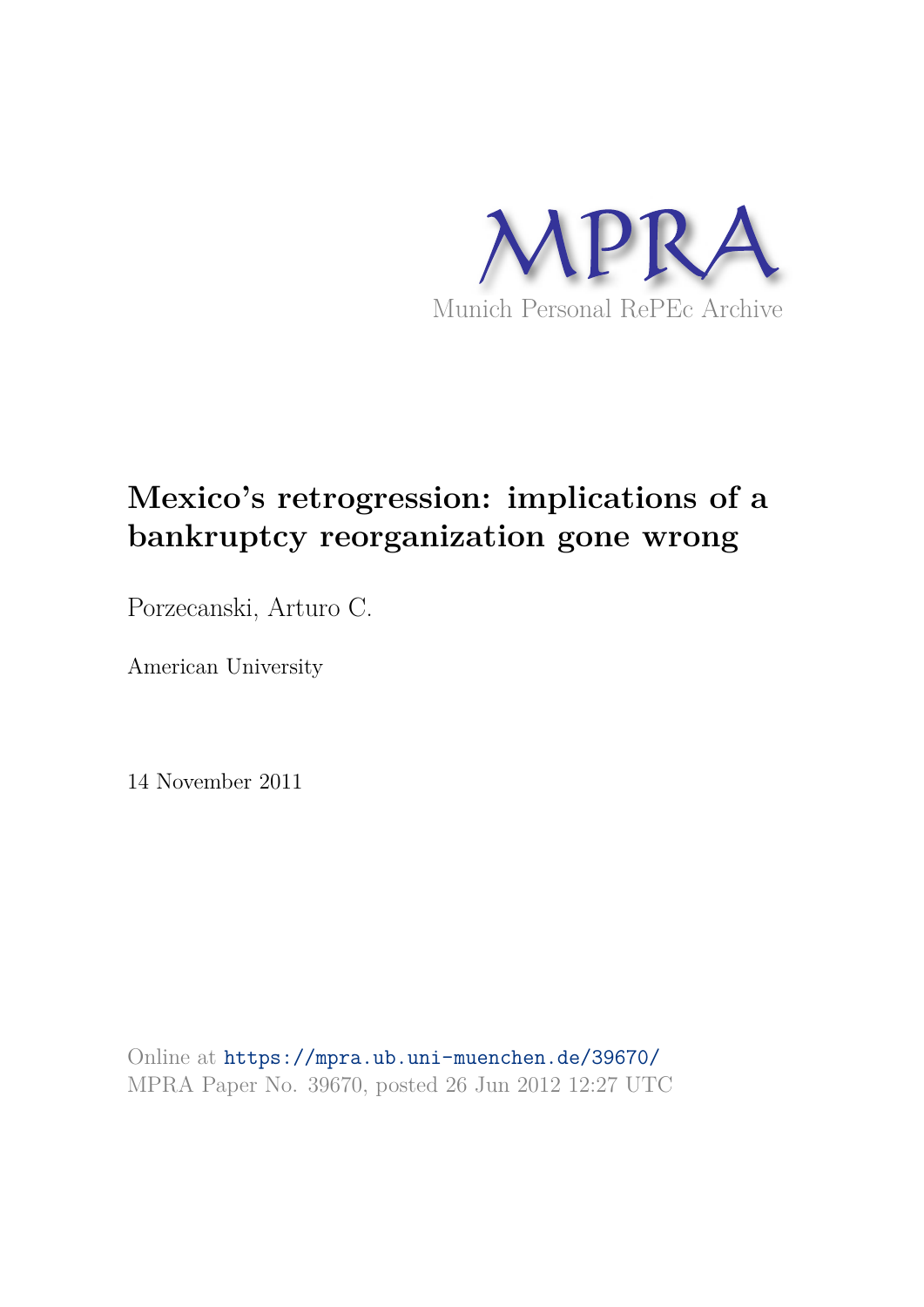Forthcoming in the Americas Program Hemisphere Focus, published by the Center for Strategic and International Studies (CSIS), Washington DC, see http://csis.org/publication/mexicos-retrogression-implicationsbankruptcy-reorganization-gone-wrong .

**November 14, 2011**

# **Mexico's Retrogression: Implications of a Bankruptcy Reorganization Gone Wrong** Arturo C. Porzecanski

An earlier essay ("Corporate Workouts in Mexico: The Good, the Bad, and the Ugly") told of how Mexico had made considerable progress in the past decade-and-a-half in matters pertaining to corporate law, the strengthening of property rights, and the ease of doing business.<sup>[1](#page-1-0)</sup> It highlighted in particular the benefits of a new law governing the Mexican insolvency regime—the *Ley de Concursos Mercantiles* (LCM, best translated as the "Business Reorganization Act" of 2000, as amended in 2007).

It pointed out that the Mexican insolvency regime was being put to the test by the creditorunfriendly precedent that Vitro S.A.B. was trying to set. Vitro, one of the world's largest producers and distributors of glass products, is one of several major Mexican corporations that found themselves at the losing end of various currency derivative contracts in late 2008, when in the aftermath of the Lehman Brothers debacle, the Mexican peso unexpectedly took a big hit while the U.S. dollar rallied.

This essay provides additional background on the Vitro case; updates the troubling developments in that restructuring proceeding so far this year; and discusses the implications of this landmark precedent—not least of which is the impression it is creating, namely, that Mexico is retrogressing, becoming an unpredictable and risky jurisdiction for the

## **Main Points:**

- The corporate restructuring of a major Mexican multinational (Vitro), now winding its way through the Mexican courts, is raising serious doubts about the capacity of the country's insolvency regime to deliver an outcome viewed as fair and consistent with prevailing norms and practices in the United States and other reputable jurisdictions.
- The case has the potential to complicate U.S.-Mexico diplomatic relations and to have a chilling effect on the easy access to foreign financing that Mexican corporations have enjoyed during recent years. Cemex, Mexico's flagship multinational corporation, may be particularly vulnerable to adverse fallout from the Vitro case.

adjudication of legitimate claims involving domestic and foreign creditors.

### **Background**

Vitro S.A.B., one of Mexico's leading multinational companies, is a holding that conducts substantially all of its international operations through subsidiaries, including more than a dozen in the United States, and has manufacturing facilities and distribution centers in many countries throughout the Americas and Europe. It has annual net sales approaching \$2 billion, maintains a workforce of about 17,000 mostly concentrated in Mexico, and exports its products to more than 50 countries.

<span id="page-1-0"></span> $\overline{a}$ <sup>1</sup> See my "Corporate Workouts in Mexico: The Good, the Bad, and the Ugly," CSIS *Issues in International Political Economy*, April 2011.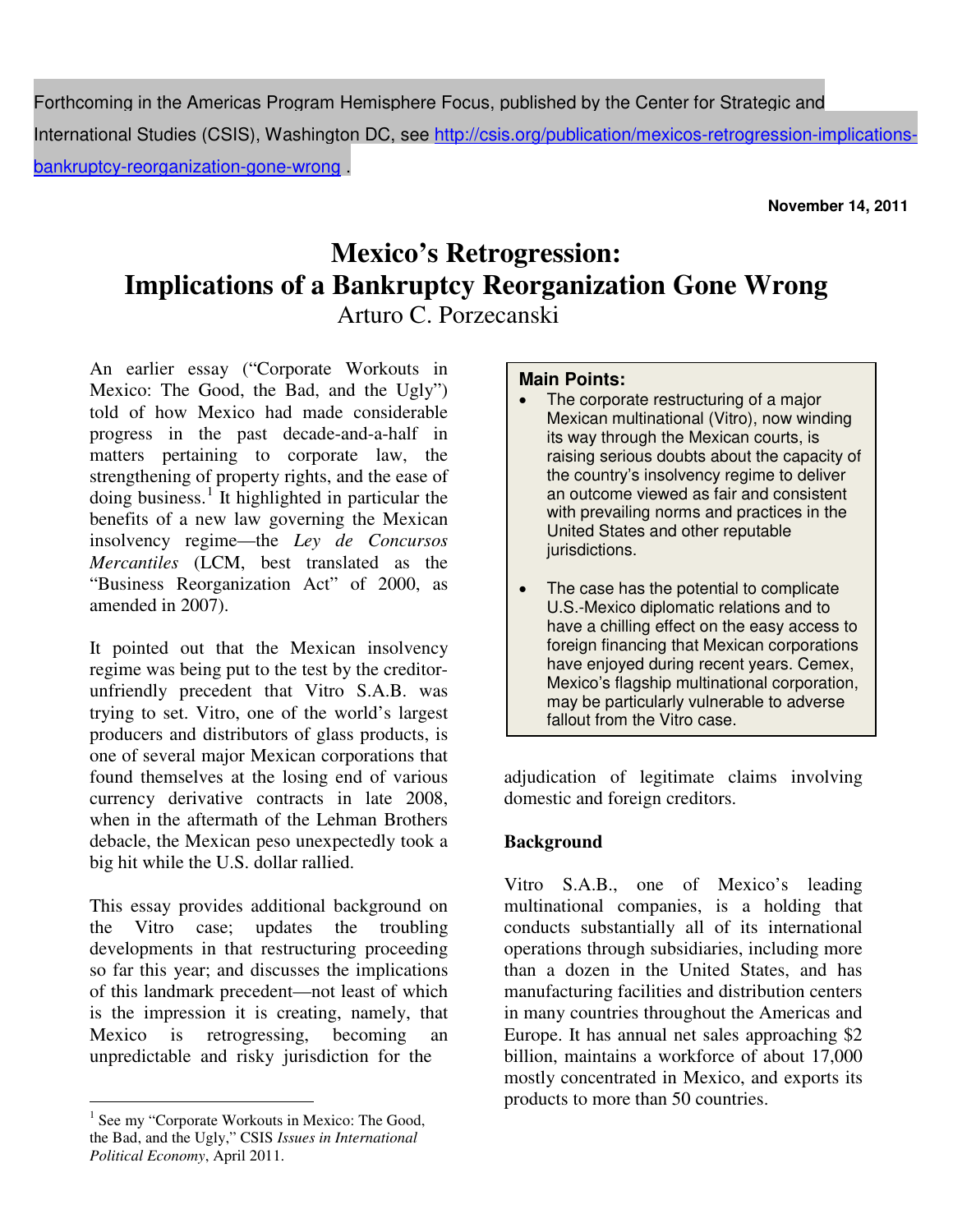In early 2009, Vitro failed to pay \$293 million in derivative contracts as well as interest payments on bonds maturing in 2012, 2013, and 2017, triggering a default on approximately \$1.5 billion in debt held by banks and unrelated bondholders around the world. Subsequently, Vitro filed for voluntary bankruptcy in mid-December of 2010 in the hope of gaining court approval for a restructuring plan that supposedly had the backing of a majority of its creditors.

Yet to gain support for a restructuring plan that would spare shareholders and force creditors to take steep haircuts—a debt exchange worth less than 60 cents on the dollar—Vitro had taken the unusual step of creating, post-default, some \$1.9 billion of intra-company loans from subsidiaries. This was an amount greater than their obligations to the company's bona fide creditors. The company's intention was to enable these subsidiary creditors—the ones that had lent money to the holding company—to cast votes in support of Vitro's restructuring plan, thereby overwhelming any opposition from unrelated creditors. Moreover, affiliates entered into a lockup agreement with the holding company that requires them to vote in favor of a restructuring that would release them from the payment guarantees they had extended to outside creditors.

The issue of intra-company debt had previously been broached in the 2009 restructuring of Corporación Durango S.A.B. de C.V. (now renamed Bio-Pappel), one of Mexico's largest paper products manufacturers. Durango, like Vitro and several other large Mexican companies, had also encountered debt-servicing difficulties in 2008 and had defaulted on more than \$500 million of notes due in 2017. There were intra-company liabilities between Durango and its subsidiaries, and the bankruptcy court recognized these claims. $\frac{2}{3}$  $\frac{2}{3}$  $\frac{2}{3}$ However, the company and its bondholders

came to agreement on a reorganization plan that was finalized in August 2009, and thus Durango's management did not have to force approval of its restructuring proposal by casting the votes of its subsidiaries. The new obligations that were created (senior guaranteed notes) subordinated all intra-company loans and placed restrictions on the creation of any new intra-company obligations.<sup>[3](#page-2-1)</sup>

The case of Vitro is thus the first time ever and not just since the *Ley de Concursos Mercantiles* was enacted 11 years ago—that the Mexican courts have been presented with such an odd situation: A debtor company attempting to defeat its genuine creditors by creating, after its default, massive intra-company liabilities for the sole purpose of rigging the outcome of its own workout process. It is a maneuver that would be deemed illegal in the United States and other major jurisdictions, where any intracompany liabilities would be offset by their counterpart intra-company assets, such that subsidiaries play no role in the consolidated entity's restructuring.

#### **Recent Developments**

<u>.</u>

As mentioned, Vitro filed for voluntary bankruptcy in mid-December 2010 (in Monterrey's Federal District Court of the Fourth Judicial Circuit). At the time, its aggregate outstanding third-party consolidated indebtedness was approximately \$1.7 billion, \$1.2 billion of which represented the outstanding principal amount owed on the aforementioned bonds maturing in 2012, 2013, and 2017. Vitro's aggregate outstanding indebtedness to its direct and indirect subsidiaries (the intra-company debt) was approximately \$1.9 billion as of end-2010. $4$ 

<span id="page-2-2"></span><span id="page-2-1"></span><span id="page-2-0"></span> 2 Standard & Poor's, "How Did Recovery Ratings on Mexican Corporate Issuers Perform through the Financial Crisis?" October 3, 2011, p. 5.

<sup>3</sup> Fitch Ratings, *Latin America High Yield,* vol. II, November 2, 2010, pp. 32–33.

<sup>4</sup> U.S. Bankruptcy Court, Northern District of Texas, "Memorandum of Opinion on Motion for Preliminary Injunction," Vitro S.A.B. Plaintiff, June 24, 2011, p. 4.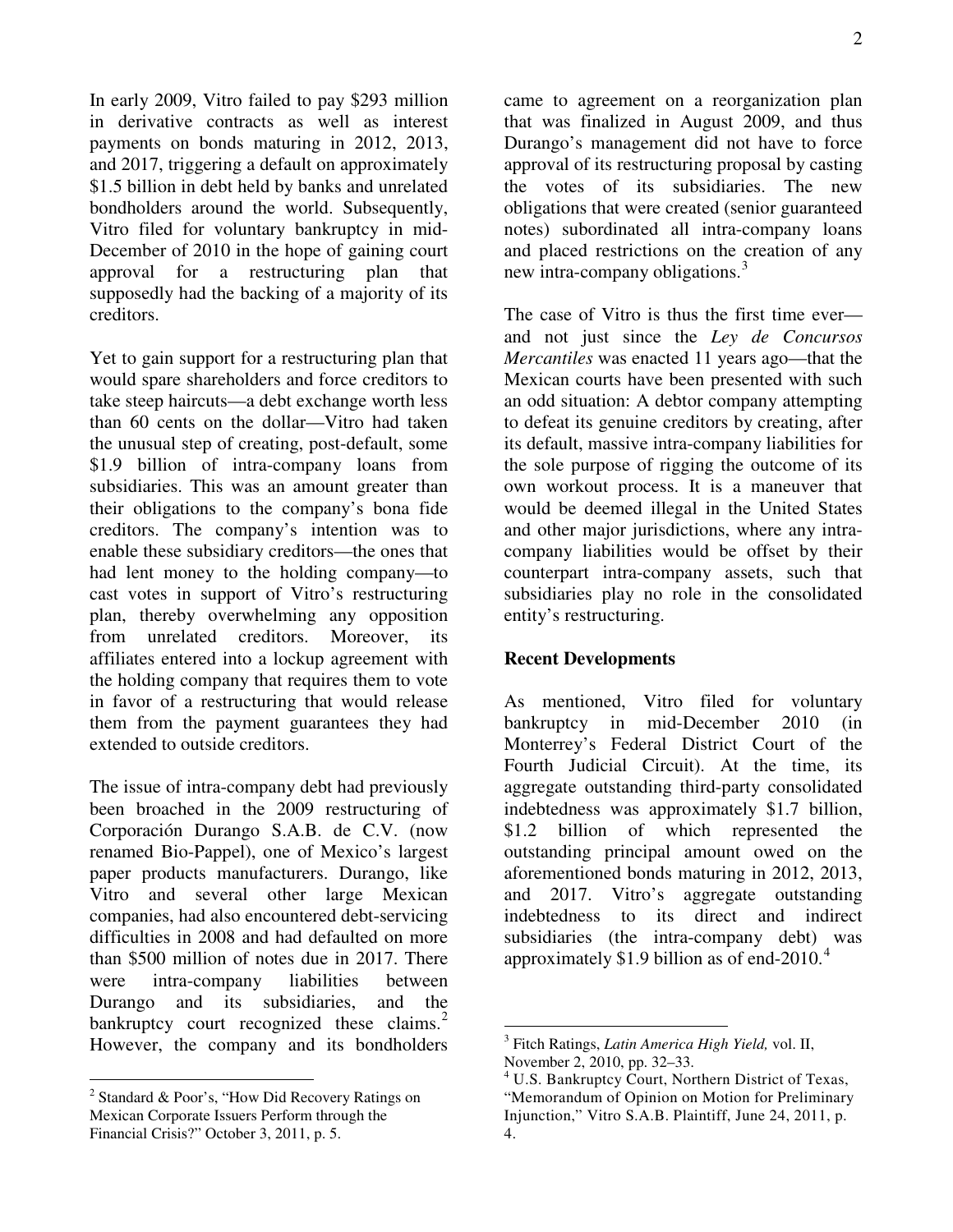On January 7, 2011, Vitro's bankruptcy filing was denied, because the Mexican court found that intra-company claims should not be considered. When Vitro appealed, the Fourth Judicial Circuit Appeals Court judge initially ruled in late January that the decision could not be appealed. This procedural decision was challenged by Vitro, and on April 8 the same judge reversed himself, accepting the company's filing of a *concurso mercantil voluntario con plan de reestructura previo*—a bankruptcy reorganization plan that is filed voluntarily by a debtor.

Vitro also filed a Chapter 15 petition in the Bankruptcy Court for the Southern District of New York, applying for recognition of the Mexican filing as a "foreign main proceeding" under sections 1515 and 1517 of the U.S. Bankruptcy Code. The purpose was to ensure that the U.S. courts would defer to the Mexican courts, so that Vitro's bankruptcy reorganization process would take place in only one—its home—jurisdiction. At the request of dissident bondholders, the venue for a decision on this petition was changed from New York to Dallas (part of the Northern District of Texas), where on July 21 a Chapter 15 ruling was issued in favor of Vitro's Mexico-based proceedings.

Vitro's *concurso mercantil* process in Mexico then advanced along the expected path. Back in April, the court in Monterrey requested the Federal Institute of Bankruptcy Specialists (IFECOM) to appoint an insolvency professional called a conciliator (*conciliador*), for the purpose of reviewing the validity and ranking of all claims according to their seniority. He is Javier Navarro-Velasco, a seasoned bankruptcy attorney and a partner in the Monterrey office of Baker & McKenzie.

Last August, a final list of creditors was issued by Conciliator Navarro and was submitted to the relevant court, whereupon a decision was issued granting recognition of rank, amount, and order of those creditors contained in the definitive list. The list recognized the

#### **Vitro Restructuring Time-Line**

| Feb. 2009 | Vitro defaults on its bonds.                                                                                                                                                                            |
|-----------|---------------------------------------------------------------------------------------------------------------------------------------------------------------------------------------------------------|
| Mar. 2009 | Vitro begins negotiations with its<br>bondholders.                                                                                                                                                      |
| Dec. 2009 | Vitro secretly engages in various<br>intra-company transactions;<br>its subsidiaries go from owing<br>the holding \$1.2 billion to being<br>owed \$1.5 billion.                                         |
| Oct. 2010 | Vitro finally discloses these<br>intra-company transactions.                                                                                                                                            |
| Nov. 2010 | Vitro requests debt forgiveness<br>from its bondholders via a debt<br>exchange, but it is rejected.                                                                                                     |
| Dec. 2010 | Vitro files a reorganization plan.                                                                                                                                                                      |
| Jan. 2011 | The judge rejects the plan<br>because of its dependence on<br>intra-company debt for approval.                                                                                                          |
| Apr. 2011 | An Appellate Court reverses the<br>decision and accepts Vitro's plan.<br>A conciliator is appointed.                                                                                                    |
| Aug. 2011 | On advice of the conciliator, the<br>list of recognized debts receives<br>court approval; intra-company<br>debtors are included.                                                                        |
| Oct. 2011 | The conciliator does not host<br>negotiations based on alternative<br>financial scenarios; ignores a<br>creditor counterproposal; and<br>submits a revised plan more<br>punitive for Vitro's creditors. |

contentious intra-company claims created by Vitro in the wake of its default.

#### **Latest Developments**

The restructuring process has taken an unexpected turn in the last few weeks, however. Navarro found that the company's creditors were sharply divided as to Vitro's December 2010 proposal. Those representing intra-company claims sided with Vitro's management, while the genuine creditors who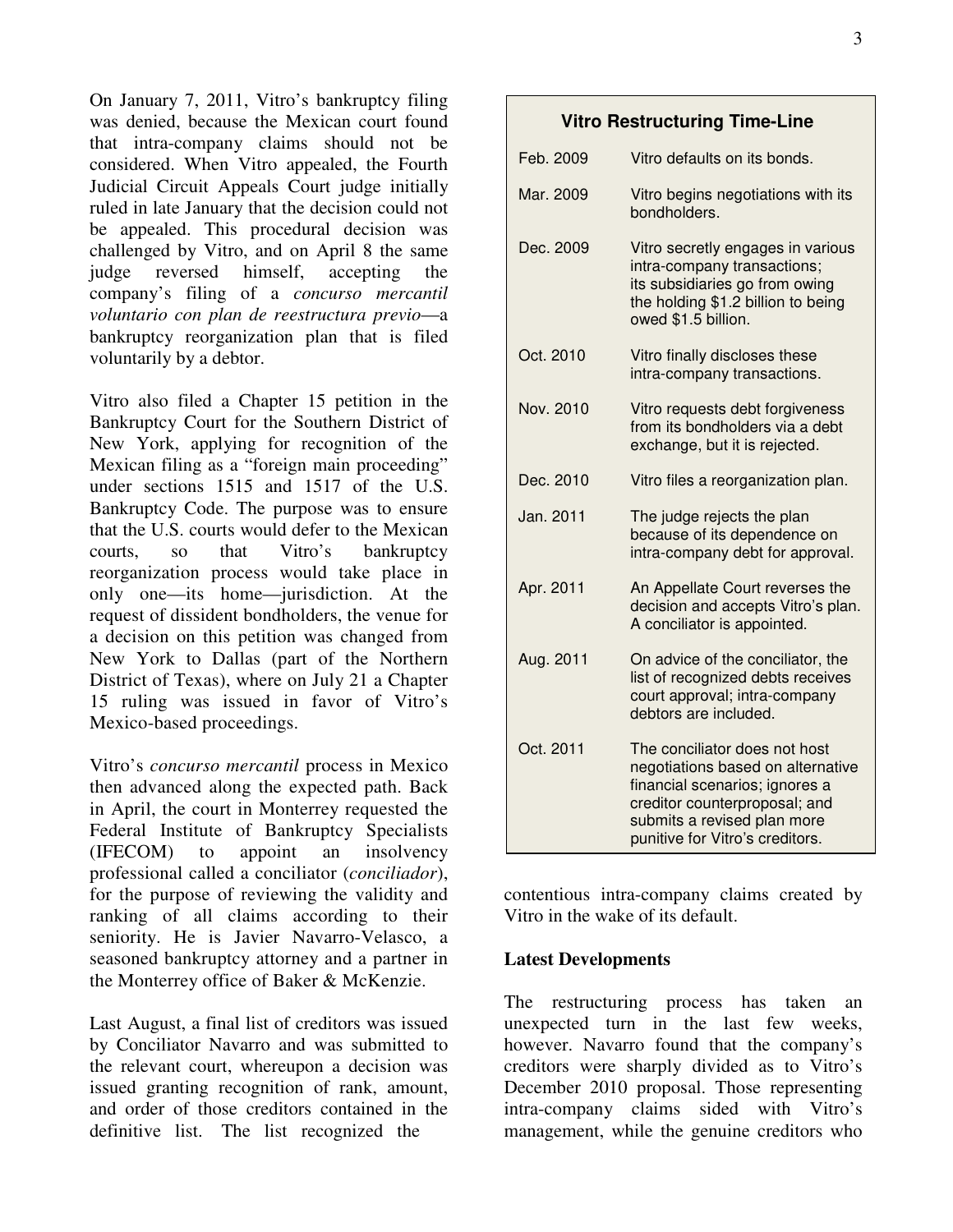collectively own more than 60 percent of Vitro's \$1.2 billion of outstanding senior notes and the majority of the third-party claims were opposed. In fact, the latter group put forth a counterproposal to Navarro on October 19 that sought a restructuring not as lopsidedly favorable to Vitro's shareholders.<sup>[5](#page-4-0)</sup>

Faced with this split, the reasonable expectation was that Navarro would seek a negotiated solution most parties could embrace, though a consensus is not required for a reorganization agreement to be valid and binding. Mexican law (the LCM) basically requires that the agreement be approved by the debtor and creditors representing a majority (at least half) of the recognized unsecured debt. Mexican law also allows secured creditors who do not approve of the proposed settlement to continue with their enforcement proceedings, executing on whatever collateral has been pledged to them.

The surprising turn of events was that, on October 31, Navarro handed to the relevant bankruptcy judge, Sandra Elizabeth López, a finalized version of Vitro's restructuring plan that was *less* favorable to all creditors and was particularly harsh toward any dissenting, holdout creditors. This is hardly behavior consistent with the role of a "conciliator" someone who overcomes distrust or animosity and attempts to reconcile divergent interests. Rather than acting as an impartial, constructive party in this restructuring process, Conciliator Navarro appears to have sided with Vitro in coming up with an even more debtor-biased financial plan.

According to a press release issued by Vitro, the new plan is "substantially identical" to that filed by the company in December 2010; includes "certain improved economic terms" on new mandatory convertible debentures

<span id="page-4-1"></span> $\overline{a}$ 

(MCDs); offers an additional fee to consenting creditors; and incorporates disincentives to dissident creditors "designed to ensure that the restructuring contemplated by the *Concurso* Plan is consummated and implemented without delay or risk to Vitro or its creditors."[6](#page-4-1) These disincentives include setting up a Creditor Litigation Trust into which interest payments due to nonconsenting creditors will be made and from which all litigation-related expenses will be deducted, as well as imposing time limits after which dissenting creditors forfeit the entirety of their investments.

However, an impartial examination of Navarro's amended restructuring plan suggests that the "carrots" introduced are not meaningful and that the "sticks" are quite punitive, such that all things considered, his proposal actually appears worse than the company's previous offer.

For example, according to recently published research by J.P. Morgan's senior corporate debt analyst Jacob Steinfeld, fewer new bonds and MCDs are now on offer for creditors who participate, and the "sweeteners" mentioned do not deliver much additional value. Thus, for creditors planning to participate, "We value the company's latest proposal lower than its past proposal." [7](#page-4-0) Regarding the fate of nonconsenting creditors, they are now the object of a blatantly discriminatory deal structure meant to pressure them into surrendering or face losses much more significant than those that consenting creditors will bear. Lamentably for its creditors, "the company can support a much higher debt balance than what is being proposed and could offer a proposal that is worth significantly more."<sup>[8](#page-4-2)</sup>

 $\overline{a}$ 

<span id="page-4-2"></span><span id="page-4-0"></span><sup>5</sup> Ad Hoc Group of Vitro Noteholders, "Ad Hoc Group of Vitro Noteholders Submitted Proposal and Does Not Support the Plan of Reorganization Filed by the Conciliador," *Business Wire*, November 4, 2011.

<sup>6</sup> Vitro Press Release, "Vitro Announces Filing by Conciliador of Concurso Plan in Mexican Court," October 31, 2011.

<sup>7</sup> Jacob Steinfeld, "Vitro S.A.: New Plan Structure Aimed to Pressure Non-Consenting Creditors," J.P. Morgan, November 1, 2011, p. 2.

<sup>8</sup> Ibid., p. 3.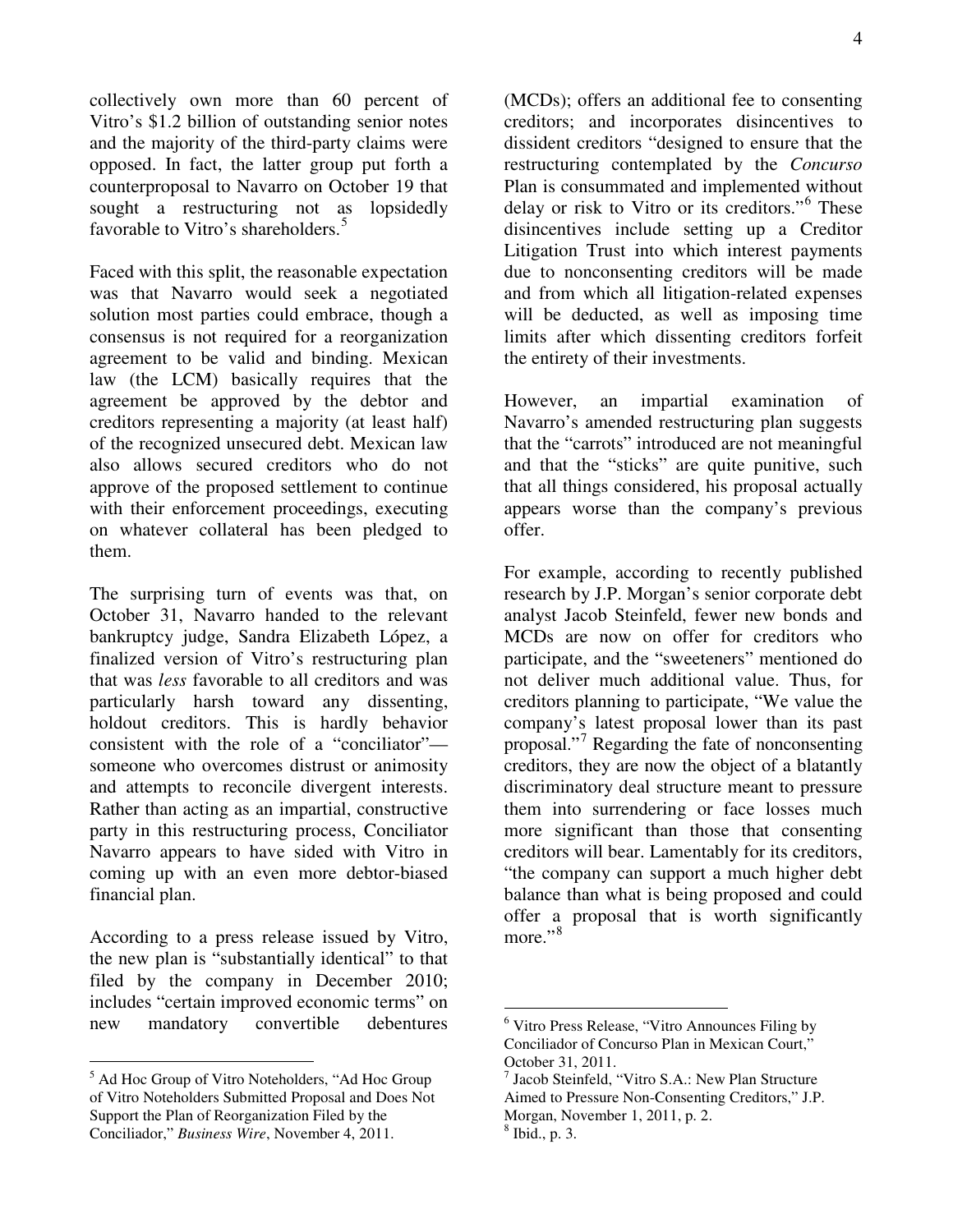Since the conciliator succeeded in sowing more discord among creditors than existed before he got involved in the case, the immediate consequence of the ongoing legal proceedings in Monterrey will be more litigation—in Mexico, the United States, and perhaps elsewhere.

The conciliator does not appear to have acted in a neutral or constructive manner. Reportedly, he did not obtain or make available the kind of financial information necessary for any meaningful exploration of alternative financial scenarios and thus for a determination of Vitro's ability to pay.<sup>[9](#page-5-0)</sup> He allegedly did not engage in a negotiation process before or after receiving an alternate restructuring proposal.<sup>[10](#page-5-1)</sup> Therefore, Navarro's actions will surely be challenged in accordance with Mexico's legal provisions during the coming days and weeks.

Beyond that, ongoing litigation in New York initiated by Wilmington Trust in its capacity as indenture trustee with respect to Vitro's 2012 and 2017 bonds in default—a combined \$1 billion outstanding—will also take added importance. These securities were guaranteed by numerous Vitro subsidiaries located in the United States and elsewhere. In their respective indentures, each of the Vitro-owned guarantors "expressly acknowledges that this Guaranty is governed by the laws of the State of New York and expressly agrees that any rights and privileges that such Guarantor might otherwise have under the laws of Mexico shall not be applicable."<sup>[11](#page-5-2)</sup> Vitro's reorganization plan contemplates the stripping of these subsidiary guarantees such that the bonds may be restructured, but Wilmington argues that these

 $\overline{a}$ 

guarantees cannot be affected by the holding's insolvency proceeding in Mexico. A ruling in this case (on the part of the New York Supreme Court in New York City) should be forthcoming.

#### **Implications for Issuers and Investors**

At a time when Mexico is beset by other serious challenges in the sphere of law and order, it is a pity that the progress that lenders and investors thought the country had made in corporate governance, creditors' rights, judicial impartiality, and the ease of doing business—is suffering a setback because of Vitro's unsettling saga.

At first glance, the trend in successful bond issuance on the part of Mexican companies rated below investment grade does not reveal any Vitro-related reduction in access to the international capital markets. Indeed, despite the debt-servicing difficulties experienced by several leading Mexican companies in 2008–  $2009$ ,  $^{12}$  $^{12}$  $^{12}$  new issuance in the U.S. dollar market has bounced back nicely since mid-2009—and 2011 appears set for a banner year. Through end-October, and regardless of all the market turmoil courtesy of Southern Europe's debt woes, Mexican corporations have managed to raise \$4.4 billion, up sharply from \$2.8 billion, in the first 10 months of 2010.

However, a look behind the overall numbers shows that a great deal of Mexico-related corporate default risk is riding on a single bet the continued financial viability of Cemex. Granted, it is by far the largest multinational corporation in Latin America, not just Mexico, as measured by the value of its foreign assets and the number of its employees abroad and is one of

 $\overline{a}$ 

<span id="page-5-0"></span><sup>&</sup>lt;sup>9</sup> Ad Hoc Group of Vitro Noteholders, "Ad Hoc Group of Vitro Noteholders Submitted Proposal."

 $^{10}$  Ibid.

<span id="page-5-2"></span><span id="page-5-1"></span><sup>11</sup> Supreme Court of the State of New York, County of New York, "Plaintiff's Memorandum of Law in Support of Its Motion for Partial Summary Judgment," Wilmington Trust N.A. Plaintiff, September 29, 2011, p. 5.

<sup>&</sup>lt;sup>12</sup> Seven speculative-grade Mexican corporate issuers rated by Standard & Poor's defaulted during the 2008– 2010 period. Five resolved them within two years and the weighted average recovery rate was 67 percent. The two as yet unresolved cases are Vitro and Industrias Unidas. See Standard & Poor's, "How Did Recovery Ratings on Mexican Corporate Issuers Perform?" pp. 3– 4.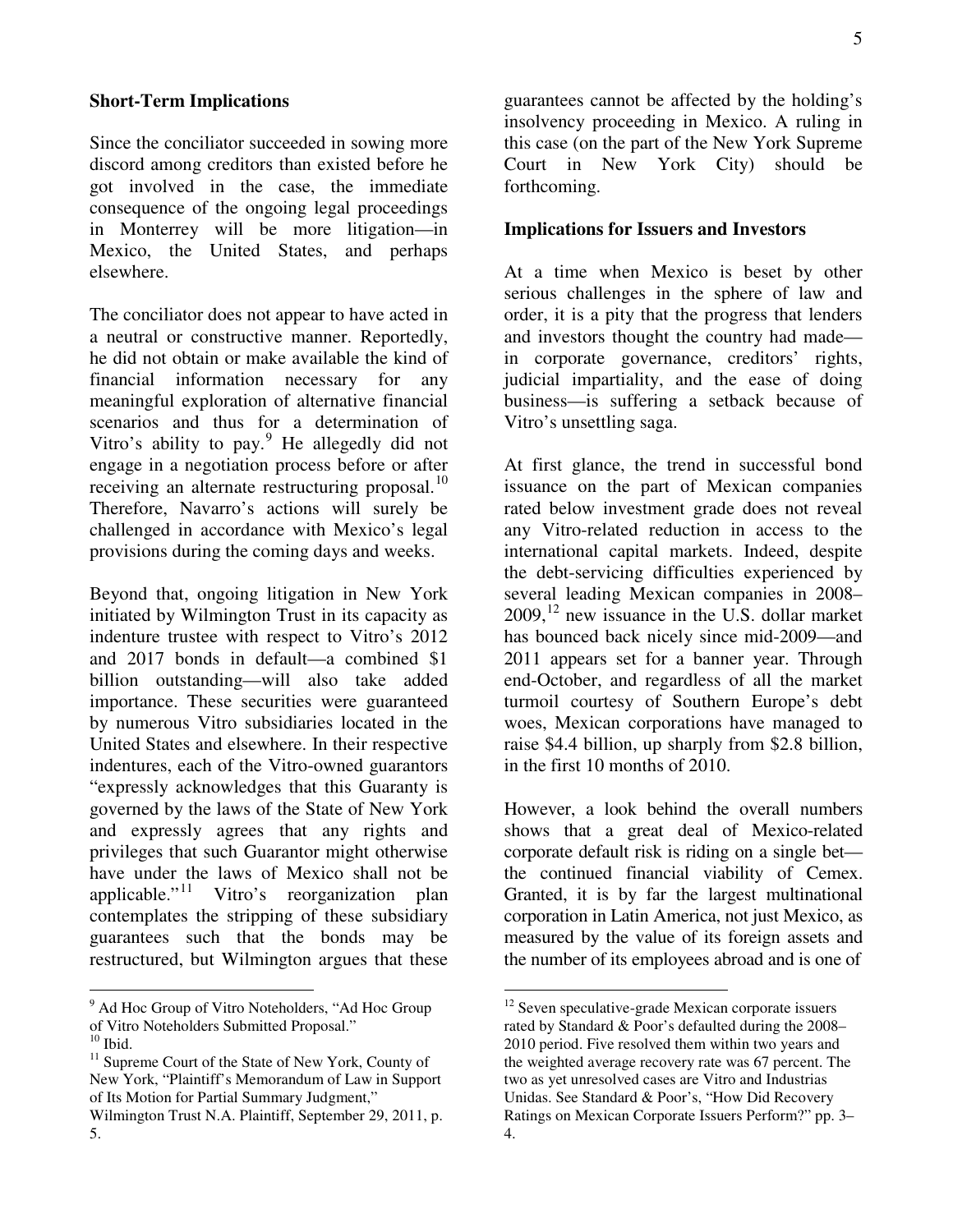

Source: Bloomberg.

the largest cement companies in the world, with a presence in more than 50 countries.

Yet Cemex has been skirting a liquidity—and some would say a solvency—crisis for the past three years. In August 2009, the company was fortunate to reach an agreement with 75 bank and private placement bondholders for the refinancing of \$15 billion of debt. Almost half of that amount has since been paid down with the proceeds from asset sales, cost savings, and the placement of new bonds with coupons paying at least 9 percent. Cemex accounted for 38 percent of all Mexican high-yield issuance in the U.S. dollar market during 2009; 17 percent of what Mexican companies raised in 2010; and a whopping 56 percent of new dollar bond issues so far this year—\$2.45 billon.

<span id="page-6-1"></span><span id="page-6-0"></span>Given that Cemex's performance is heavily dependent on the pace of construction activity—and the weak markets of Europe, Mexico, and the United States account for three quarters of its total sales—the company has not recorded a profit for eight quarters in a row, prompting its share price to plummet by nearly two-thirds since November 2009. As of end-September, Cemex remained out of compliance with a year-end, debt-to-EBITDA covenant ceiling under its financing agreement with (mostly bank) creditors. Continued weakness in the Mexican peso, which hurts the company because of its currency mismatches—97

percent of its debt is in currencies other than the Mexican peso—means that Cemex may have to obtain a waiver or reset from its creditors.

One would think that the precedent being set by Vitro would weigh more and more heavily on the minds of bond investors in Cemex and other risky Mexican corporations. After all, Cemex has a similar structure of debt at the holding level backed by guarantees from its foreign subsidiaries—and so do other Mexican companies. It may not be able to support a \$20 billion debt load,  $13$  as implied by the company's single-B rating as per Fitch and the recently downgraded assessment from Standard & Poor's (B- with a Negative Outlook as of November 9). S&P's downgrade reflected its realization that the company's financial performance "will remain weak in the coming two years," such that Cemex "will need to renegotiate the credit conditions of its financing agreement . . . and seek refinancing options for its late-2013 and 20[14](#page-6-1) debt maturities."<sup>14</sup>

To see whether the Vitro precedent is starting to be internalized by credit analysts, investors, and rating agencies, last week this author contacted about a dozen of them and asked whether bondholders in particular are aware of the Vitro saga and are starting to hesitate to commit funds to other Mexican companies especially on an unsecured basis.

The anecdotal evidence is mixed. Many investors are reportedly aware of the Vitro case, and some of them are asking more credit questions of sell-side and rating-agency analysts than before. The view often expressed is that Vitro may be a special case because of a uniquely investor-unfriendly attitude on the part of its management that will not be seen

 $\overline{a}$ 

<sup>&</sup>lt;sup>13</sup> Total debt adjusted for off-balance sheet obligations. See Fitch Ratings, "Cemex S.A.B. de C. V. Full Rating Report," September 14, 2011, p. 22.

<sup>&</sup>lt;sup>14</sup> Standard & Poor's Press Release, "Cemex Downgraded to 'B-' from 'B', Outlook Negative, Off Watch, on Concern for Performance in Depressed Key Markets," November 9, 2011.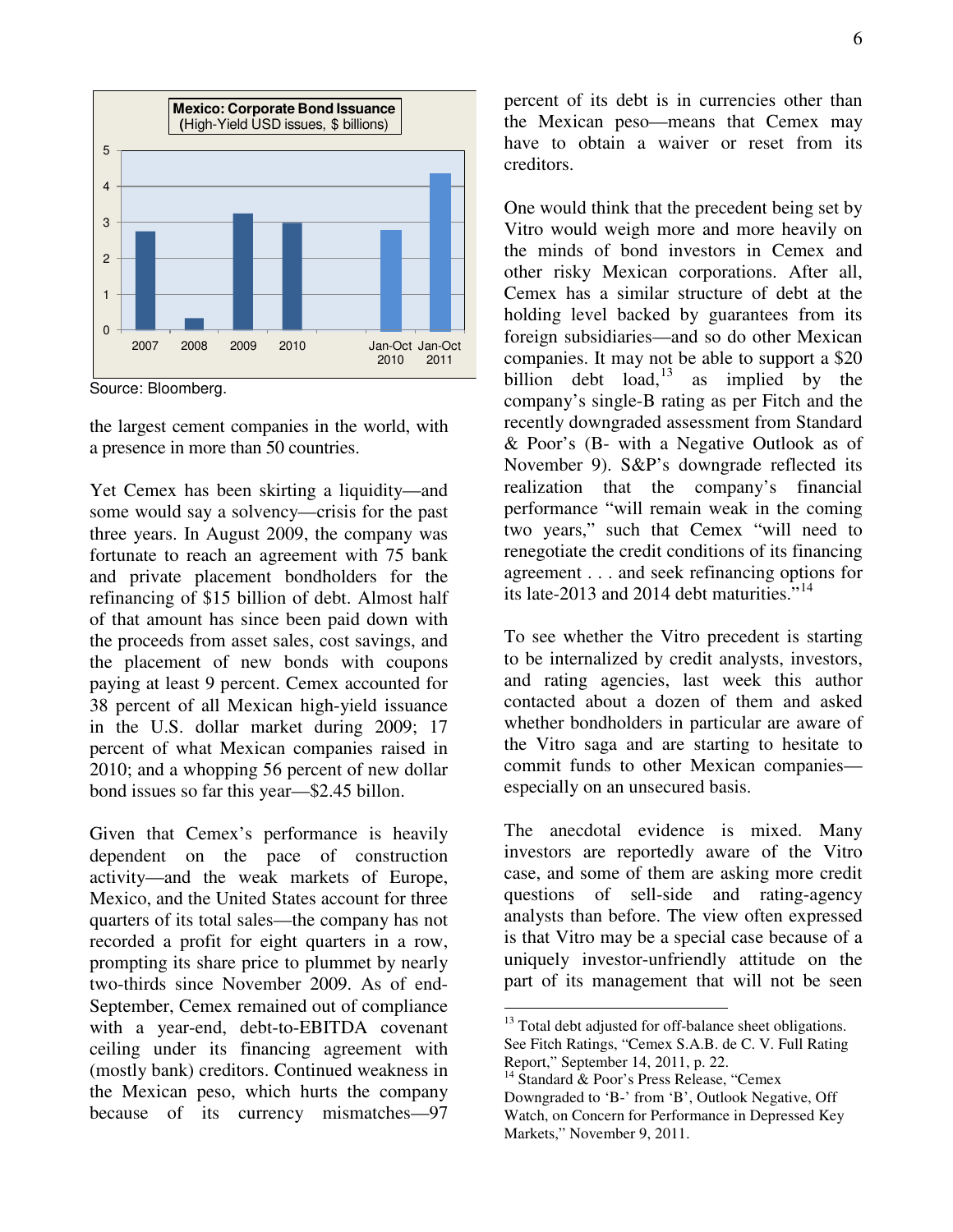elsewhere. Others say that they expect Vitro's restructuring plan to be thwarted by the courts on appeal, or even to lead to an eventual amendment in the *Ley de Concursos Mercantiles*—to clarify that the intent of the LCM is to handle the financial problems of any company on a consolidated basis, as per the law's Article 4-II. In this vein, many investors are pleased to see that Vitro's genuine creditors are willing to stand up for their rights and pursue litigation on both sides of the border.

One fund manager quoted in a Bloomberg News story recently stated: "If I'm a CEO of a legitimate Mexican company, I'd be very mad right now at Vitro" because "Vitro's use of intercompany debt may cause other Mexican companies to pay a 'Vitro premium.'"<sup>[15](#page-7-0)</sup>

With regard to Cemex, specifically, many investors are said to perceive it as "too big to fail"—a company that the government would help out in case of emergency. Many also find comfort in knowing that because so many banks, bondholders, and jurisdictions are involved, Cemex may be "too complicated to fail." Bondholders, who are said to feel more secure precisely because banks are deeply involved in Cemex, may have an incentive to refinance the company's obligations and to keep it out of bankruptcy court—especially given the legal uncertainties generated by the Vitro precedent.

As for any notable changes in the language of bond indentures, there is no evidence that the new issuance out of Mexico has included clauses that explicitly subordinate intracompany claims—clauses of the type contained in the bonds that Vitro issued and is now attempting to void. Some point out that even the retailer Grupo Elektra and the broadcaster TV Azteca, both owned by billionaire Ricardo

<span id="page-7-1"></span> $\overline{a}$ 

Salinas Pliego—a man with a checkered past who is reportedly viewed with suspicion by some investors<sup>[16](#page-7-1)</sup>—were able to sell bonds earlier this year without apparently having to alter the usual boilerplate clauses to address intra-company debt. Only in one case—the refinancing of Iusacell debt this past June—did creditors insert language explicitly subordinating the mobile operator's intracompany debts and banning the voting of any subsidiaries' claims in the event of a future debt restructuring.<sup>[17](#page-7-2)</sup>

The point is also made that investor demand for high-yield issues out of Mexico and other emerging markets, or even out of the United States for that matter, is largely determined not so much by company- or indenture-specific factors but rather by waves of investor optimism and risk appetite—especially these days, when "risk-free" rates are extraordinarily low.

In sum, it may be too early to measure the broader market consequences of Vitro's liability manipulations and of the questions raised by the handling of its *concurso mercantil*. Much probably depends on the final outcome of the litigation taking place in Mexico and the United States. In the meantime, as long as investors persuade themselves that one rotten apple does not contaminate the whole barrel, Mexican corporations may be able to retain the easy access to domestic and foreign financing that they have enjoyed during recent years.

<span id="page-7-2"></span><span id="page-7-0"></span> $15$  The quote is attributed to Robert Rauch, who manages \$2.2 billion of emerging-market assets at Gramercy Advisors LLC. See Jonathan Roeder and Jonathan J. Levin, "JPMorgan Says Sell Defaulted Vitro Debt on Overvalued Offer," *Bloomberg News,* November 8, 2011.

 $\overline{a}$ <sup>16</sup> The companies returned to the international bond market for the first time since Chairman Ricardo Salinas settled a fraud suit with the SEC in 2006. See Veronica Navarro Espinosa and Jonathan J. Levin, "Fraud Settlement Sapping TV Azteca Bond Demand," *Bloomberg News*, May 19, 2011.

<sup>&</sup>lt;sup>17</sup> Grupo Iusacell Celular, S.A. de C.V., "9 percent Senior Secured Notes Due 2017 Indenture," U.S. Securities and Exchange Commission Exhibit T3C, July 5, 2011, Section 3.5, "Intercompany Indebtedness," p. 38.